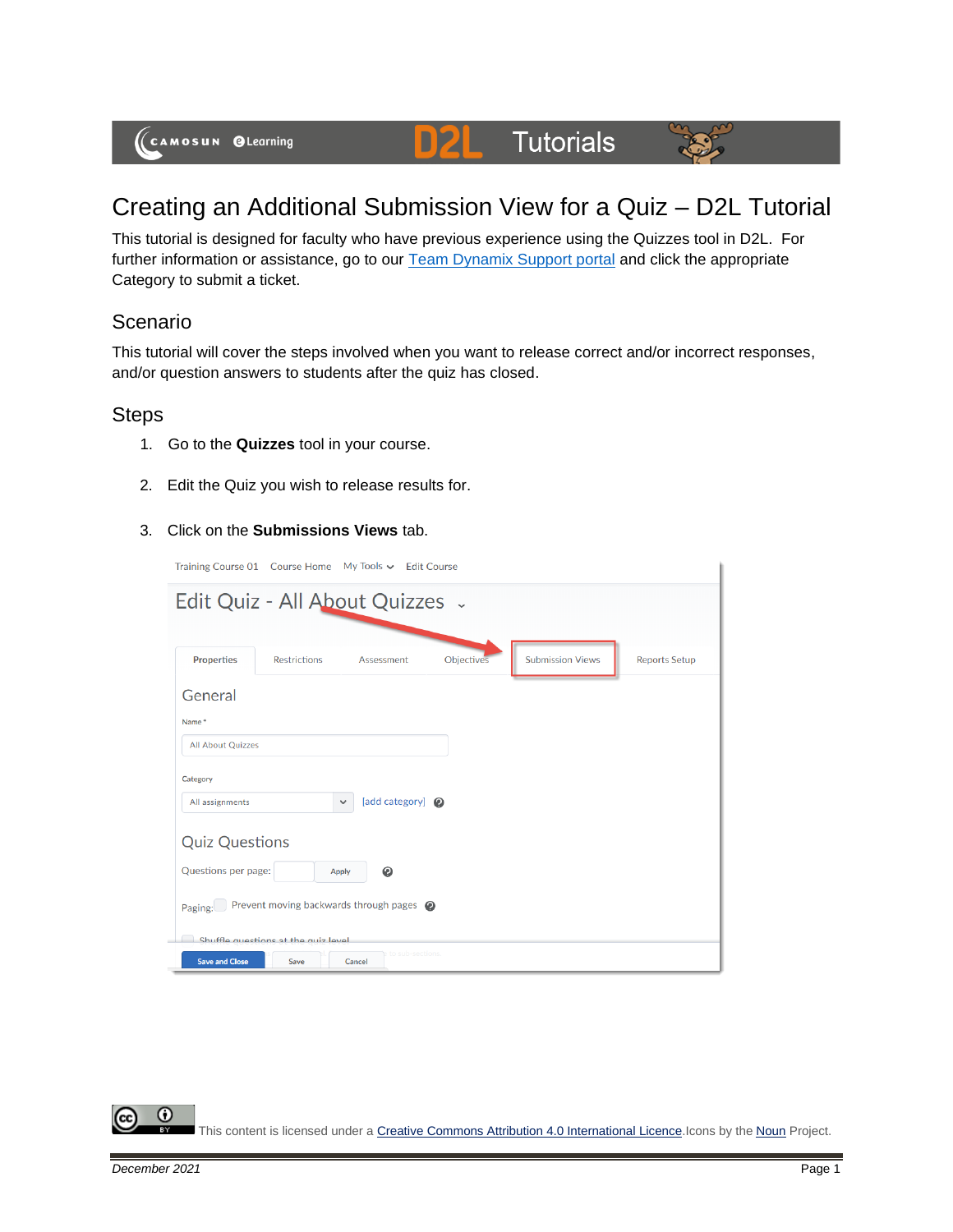#### 4. Click **Add Additional View**.

|                            | Training Course 01 Course Home My Tools v Edit Course               |            |            |                         |                      |
|----------------------------|---------------------------------------------------------------------|------------|------------|-------------------------|----------------------|
|                            | Edit Quiz - All About Quizzes .                                     |            |            |                         |                      |
|                            |                                                                     |            |            |                         |                      |
| <b>Properties</b>          | <b>Restrictions</b>                                                 | Assessment | Objectives | <b>Submission Views</b> | <b>Reports Setup</b> |
| Default /iew               |                                                                     |            |            |                         |                      |
|                            | The following is the submission view that will be released to users |            |            |                         |                      |
| <b>Default View</b>        |                                                                     |            |            |                         |                      |
| Date: imm diately          |                                                                     |            |            |                         |                      |
| Show Que tions? No         |                                                                     |            |            |                         |                      |
| Statistics: hone           |                                                                     |            |            |                         |                      |
| <b>Additional Views</b>    |                                                                     |            |            |                         |                      |
| <b>Add Additional View</b> |                                                                     |            |            |                         |                      |
| ▬                          |                                                                     |            |            |                         |                      |

5. Give your Additional View a **Name**, then select your **View Restrictions**, setting the date and time you would like students to see these results (for example, set them to be released immediately after the date/time that the Quiz closes.) You can also restrict the viewing to an IP Address (for example, if you only want students to view results in a lab).

Note that the **Limit the amount of time (in minutes) for which this view is available after the quiz is submitted** will work ONLY *immediately* after a student submits their quiz. If you want to limit how long a student can view results in general, you will need to manually delete the **Additional Submission** view when you want to disable it.

| Message                                                                                                                                                                                |      |             |   |                          |          |
|----------------------------------------------------------------------------------------------------------------------------------------------------------------------------------------|------|-------------|---|--------------------------|----------|
| Q.<br>$\mathsf B$<br>$\cup$<br>$\sigma^{\rho}$<br>$\cal I$<br>三目<br>$\Box$<br>Paragraph<br>$\check{~}$<br>Font Family<br>$\checkmark$<br>G<br>$\mathbf{v}$<br>$\overline{\phantom{a}}$ | Size | $\check{~}$ | п | $\overline{\phantom{a}}$ | $\cdots$ |
|                                                                                                                                                                                        |      |             |   | A) シ の 民 N /             |          |
| <b>View Restrictions</b><br>Date<br>11:45 AM<br>$9 - 12 - 2018$<br>Now<br>Canada - Vancouver                                                                                           |      |             |   |                          |          |
| <b>IP Address</b><br>IP Restriction (IPv4) @                                                                                                                                           |      |             |   |                          |          |
| Attempt<br>$\cdots N/A \cdots$<br>$\checkmark$                                                                                                                                         |      |             |   |                          |          |
| Min Score<br>$\frac{9}{6}$                                                                                                                                                             |      |             |   |                          |          |
| <b>Max Score</b>                                                                                                                                                                       |      |             |   |                          |          |
| %                                                                                                                                                                                      |      |             |   |                          |          |

This content is licensed under [a Creative Commons Attribution 4.0 International Licence.I](https://creativecommons.org/licenses/by/4.0/)cons by the [Noun](https://creativecommons.org/website-icons/) Project.

 $\odot$